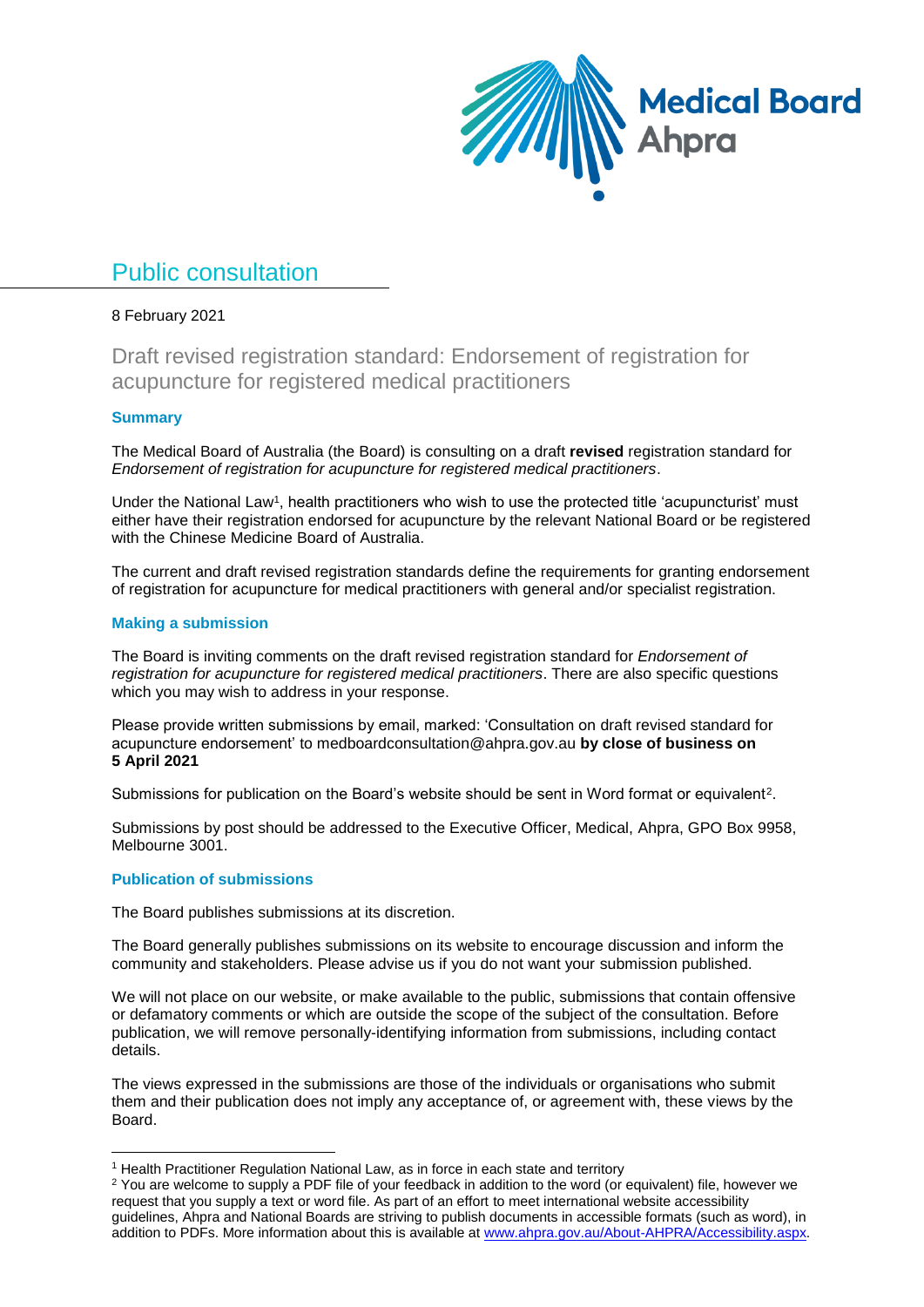The Board accepts submissions made in confidence. These submissions will not be published on the website or elsewhere. Submissions may be confidential because they include personal experiences or other sensitive information. Any request for access to a confidential submission will be determined in accordance with the Freedom of Information Act 1982 (Cth), which has provisions designed to protect personal information and information given in confidence. Please let us know if you do not want us to publish your submission, or want us to treat all or part of it as confidential.

### **Published submissions will include the names of the individuals and/or the organisations that made them, unless confidentiality is requested.**

### **Background**

Under section 38 of the National Law, National Boards may develop and recommend registration standards to the Ministerial Council for approval. The National Law requires National Boards to ensure there is wide-ranging consultation on the content of any proposed registration standard, code or guideline.

The Board's current registration standard *for Endorsement of registration for acupuncture for registered medical practitioners* came into effect on 11 December 2012. The current standard is due for review and in keeping with good regulatory practice the Board is reviewing the standard and has developed a draft **revised** standard for consultation.

The title 'acupuncturist' is a protected title under the National Law. Health practitioners who wish to use the title must either have their registration endorsed for acupuncture by the relevant National Board for their profession or be registered by the Chinese Medicine Board of Australia.

Section 97of the the National Law states:

- (1) A National Board may endorse the registration of a registered health practitioner registered by the Board as being qualified to practise as an acupuncturist if the practitioner
	- a. holds either of the following qualifications relevant to the endorsement
		- i. an approved qualification;
		- ii. another qualification that, in the Board's opinion, is substantially equivalent to, or based on similar competencies to, an approved qualification; and
	- b. complies with an approved registration standard relevant to the endorsement.
- (2) An endorsement under subsection (1) must state
	- a. that the registered health practitioner is entitled to use the title 'acupuncturist'; and
	- b. any conditions applicable to the practice of acupuncture by the registered health practitioner.

### **Proposed changes**

The Board is not proposing any substantial changes to the current requirements for endorsement of registration for acupuncture and is not proposing any additional requirements. The proposed changes are:

- 1. editorial in nature, including rewording and restructuring to improve readability
- 2. aligning the requirements for continuing professional development (CPD) in acupuncture to the Board's registration standard for CPD, and
- 3. removal of expired transitional arrangements that were in place for medical practitioners who were practising acupuncture before the title 'acupuncturist' became a protected title.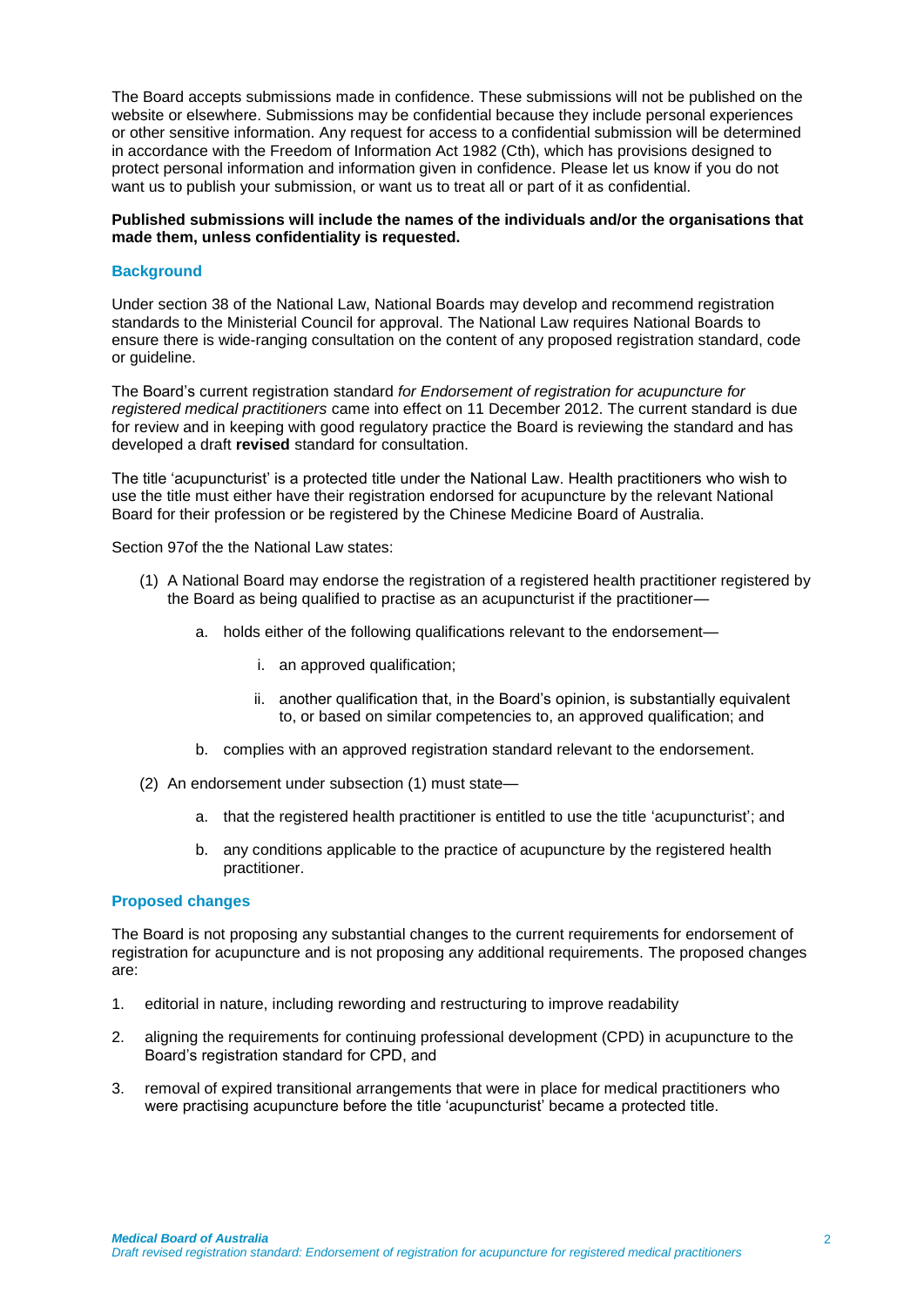### **Proposal to align CPD requirements for acupuncture with the Board's CPD registration standard**

The current standard requires medical practitioners with registration endorsed for acupuncture to complete prescribed CPD in acupuncture as follows:

- 1. for specialists activities related to acupuncture within the requirements of an accredited specialist medical college CPD program or if not available, undertake a minimum of 10 hours per year additional self-directed CPD that is relevant to acupuncture
- 2. for medical practitioners with general registration only of the 50 hours CPD required per year, 10 hours per year must be CPD in acupuncture or complete the CPD requirements in acupuncture of an accredited specialist medical college.

The Board proposes that medical practitioners endorsed for acupuncture comply with the Board's registration standard for CPD (as revised from time to time). The CPD standard requires registered medical practitioners who are engaged in any form of practice to participate regularly in CPD that is relevant to their scope of practice in order to maintain, develop, update and enhance their knowledge, skills and performance to ensure that they deliver appropriate and safe care.

This proposal aims to ensure that the requirements for CPD are consistent for all medical practitioners and aims to ensure the continued relevance of the acupuncture standard.

### **Removal of expired transitional arrangements**

The current standard includes transitional arrangements for granting endorsement to medical practitioners who did not hold approved qualifications for acupuncture but who were practising acupuncture before 1 July 2012 – the date 'acupuncturist' became a protected title.

The transitional arrangements expired in 2015 and therefore are not included in the proposed revised standard. Since 1 July 2015, medical practitioners with general and/or specialist registration who are seeking endorsement must hold an approved qualification in acupuncture.

### **Options**

The Board has considered the following options in developing this proposal.

### **Option 1 – Retain the status quo**

Option 1 is to continue with the existing standard. The standard would continue to include outdated information which may create confusion for applicants and the standard would continue to prescribe CPD requirements related to acupuncture.

### **Option 2 – Proposed revised standard**

Option 2 is to revise the current standard.

While the Board has drafted a revised standard for consultation, it will take all stakeholder feedback into consideration. That is, the registration standard that is proposed to Ministers for approval will be informed by feedback.

For the purposes of consultation, the Board is proposing a draft revised registration standard that continues to set out the requirements for granting endorsement of registration for acupuncture for registered medical practitioners. The proposed revisions are mostly editorial in nature (rewording and restructuring) to improve readability and updated to ensure currency of requirements, such as removing the expired transitional arrangements and aligning CPD requirements for acupuncture to the Board's registration standard for CPD (as revised from time to time).

### **Preferred option**

The Board prefers Option 2.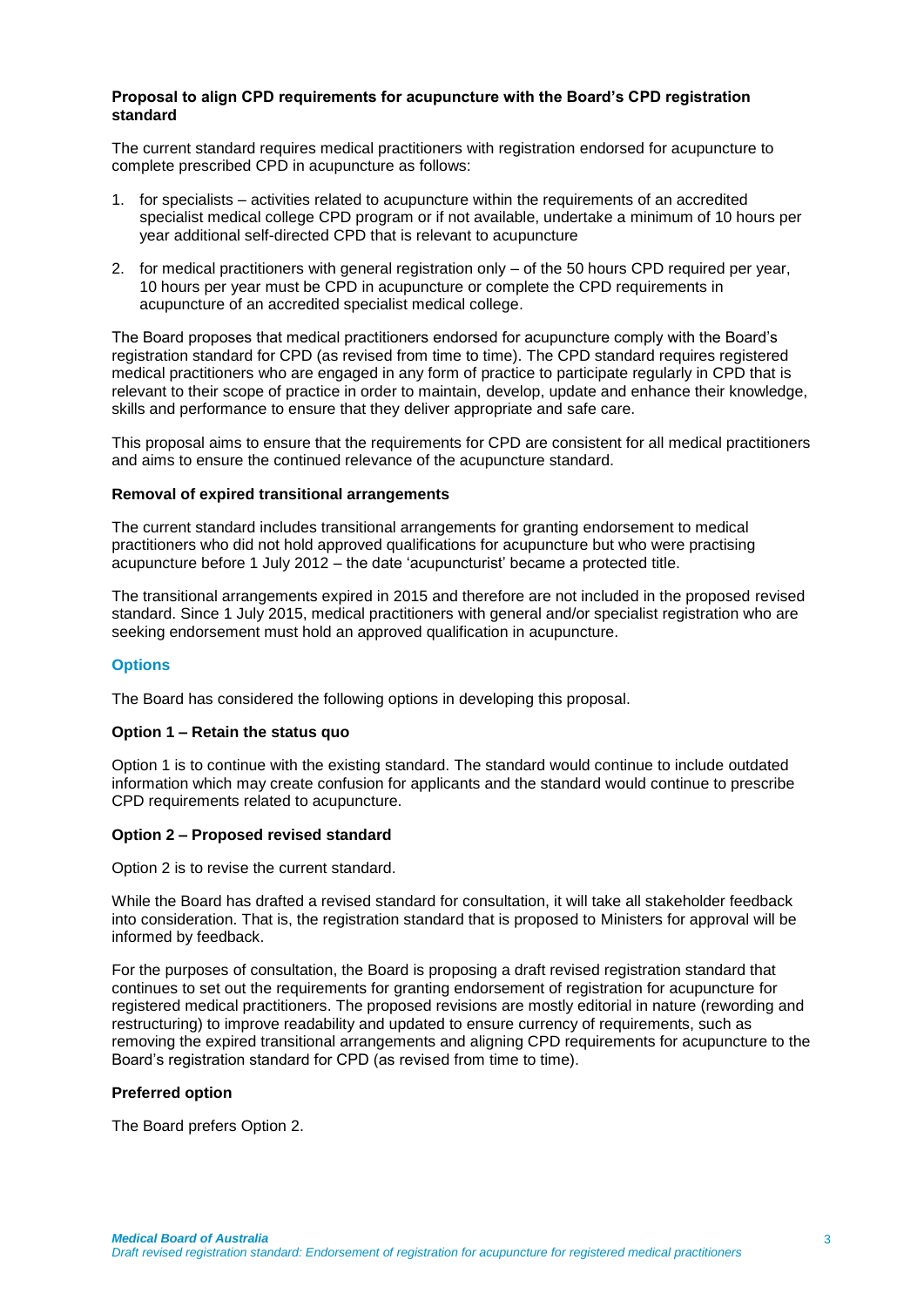#### **Issues for consultation**

#### **Potential benefits and costs of the proposal**

The benefits of the preferred option are that the draft revised standard:

- 1. maintains the balance between protecting the public and the impact on medical practitioners, by ensuring only registered medical practitioners who are suitably trained and qualified in acupuncture have their registration endorsed for acupuncture
- 2. clearly sets out the requirements for granting endorsement of registration for acupuncture
- 3. remains relevant and minimises the potential for confusion by removing outdated information
- 4. ensures the CPD requirements for medical practitioners endorsed for acupuncture aligns with the Board's registration standard for CPD
- 5. has been edited and restructured to improve readability.

The Board's preferred option does not propose any substantial changes to the current requirements for endorsement of registration for acupuncture and does not propose any additional requirements. Therefore, the costs of the preferred option will be minimal and confined to medical practitioners becoming familiar with the revised standard.

#### **Estimated impacts of the draft revised standard**

The Board does not propose any significant changes to the current requirements for endorsement of registration for acupuncture, although more significant changes may emerge through consultation. The Board does not anticipate any impact on medical practitioners, businesses, patients and consumers including Aboriginal and Torres Strait Islander Peoples and other stakeholders arising from the changes proposed.

### **Relevant sections of the National Law**

The relevant sections of the National Law are sections 38, 40, 41 and 97.

#### **Questions for consideration**

The Board is inviting general comments on the draft revised standard as well as feedback on the following questions.

- 1. From your perspective, how is the current standard working?
- 2. Is the content and structure of the draft revised standard helpful, clear, relevant and more workable than the current standard?
- 3. Is there any content that needs to be changed, added or deleted in the draft revised standard?
- 4. Are there any impacts for patients and consumers, particularly vulnerable members of the community that have not been considered in the draft revised standard?
- 5. Are there any impacts for Aboriginal and Torres Strait Islander Peoples that have not been considered in the draft revised standard?
- 6. Do you have any other comments on the draft revised standard?

### **Attachments**

- Attachment A: Draft revised registration standard*: Endorsement of registration for acupuncture for registered medical practitioners*
- Attachment B: The Board's statement of assessment against Ahpra's Procedures for the development of registration standards, codes and guidelines and Council of Australian Governments (COAG) principles for best practice regulation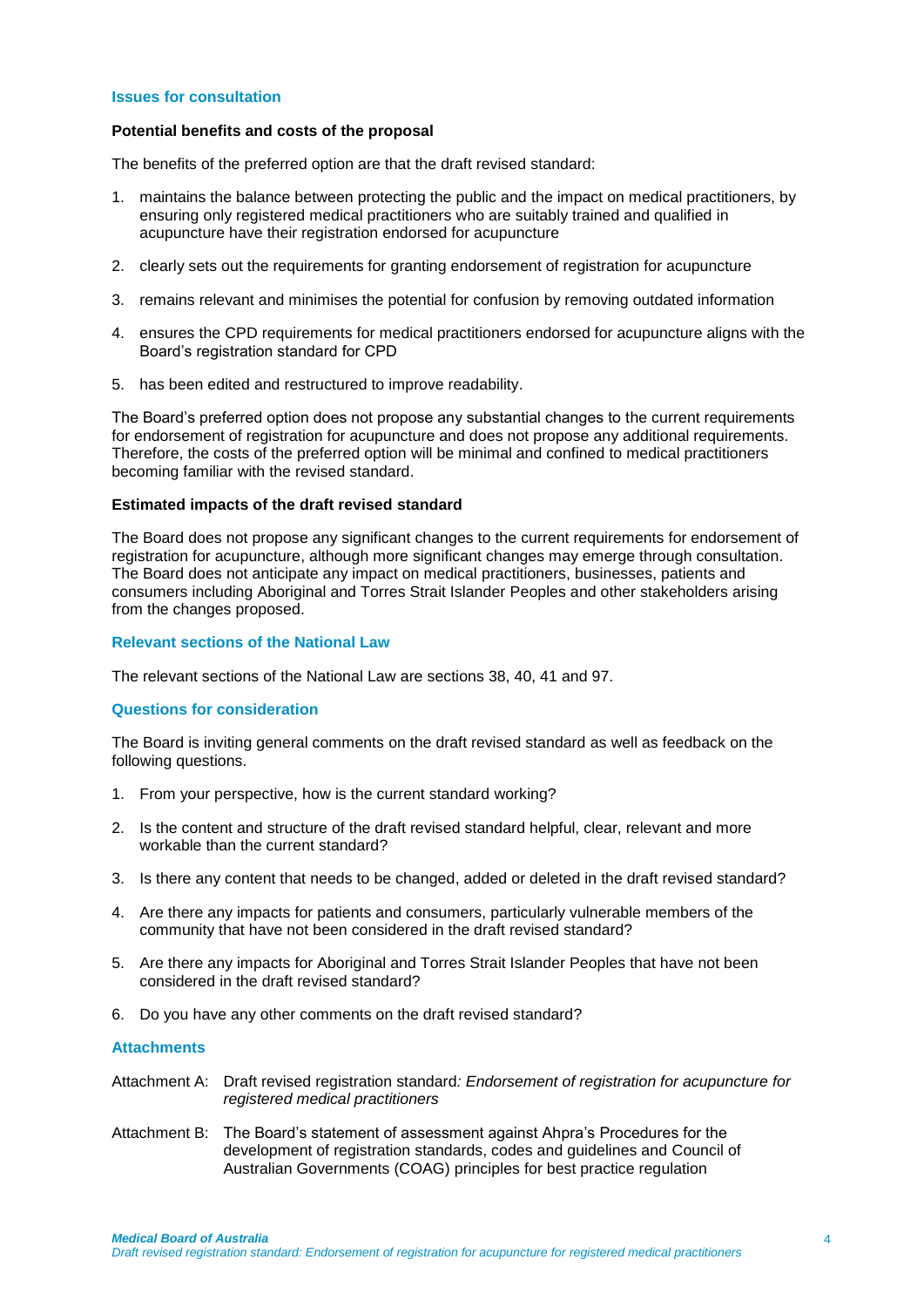Attachment C: The Boards' Patient and Consumer Health and Safety Impact Statement

The current standard *Endorsement of registration for acupuncture for registered medical practitioners* is published on the Board's website, accessible from [www.medicalboard.gov.au/Registration-](http://www.medicalboard.gov.au/Registration-Standards.aspx)**[Standards](http://www.medicalboard.gov.au/Registration-Standards.aspx)**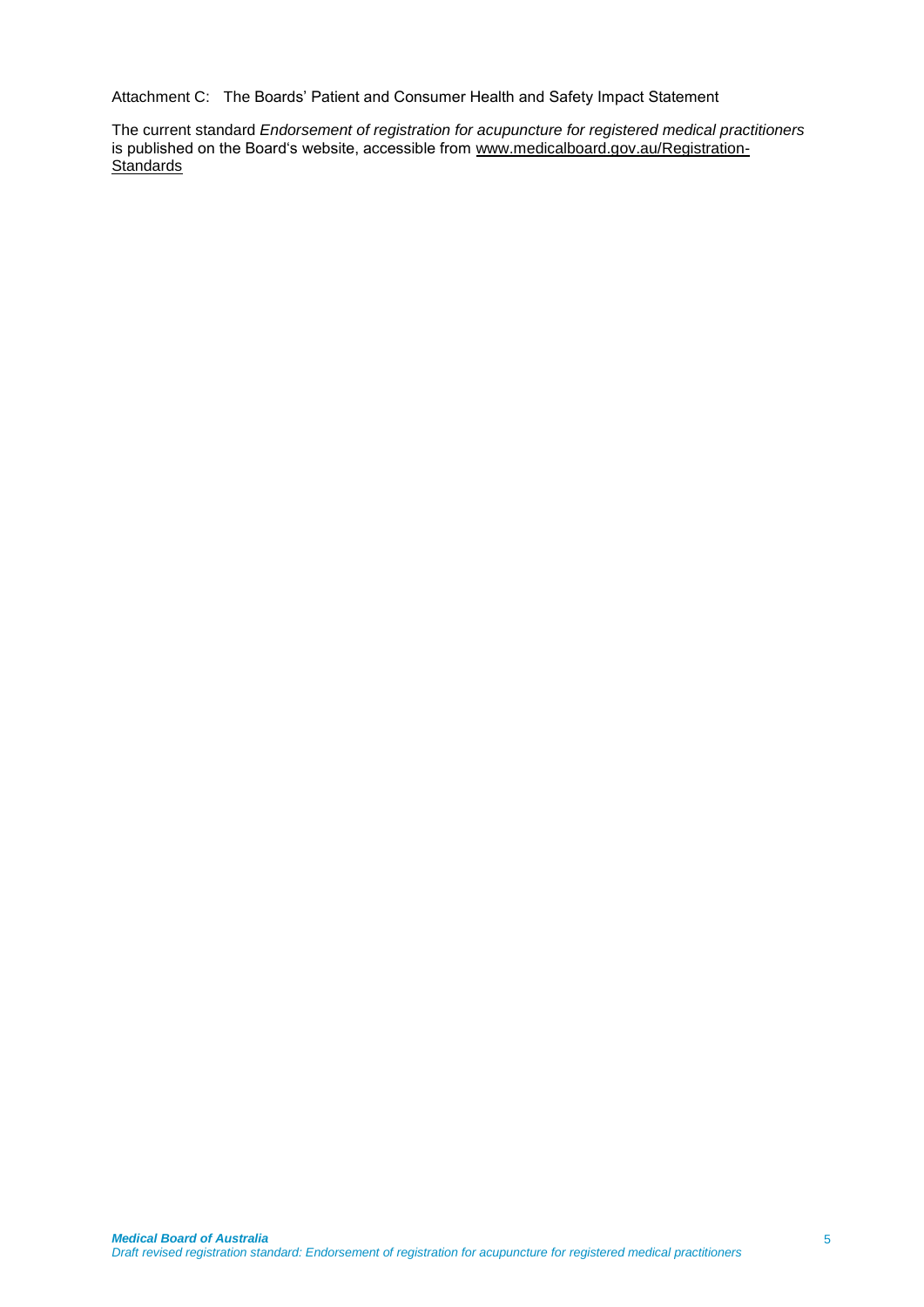**Attachment A:** Draft revised registration standard

**Medical Board of Australia** 

# **REGISTRATION STANDARD:**  ENDORSEMENT OF REGISTRATION FOR ACUPUNCTURE FOR REGISTERED MEDICAL PRACTITIONERS

Effective from: TBC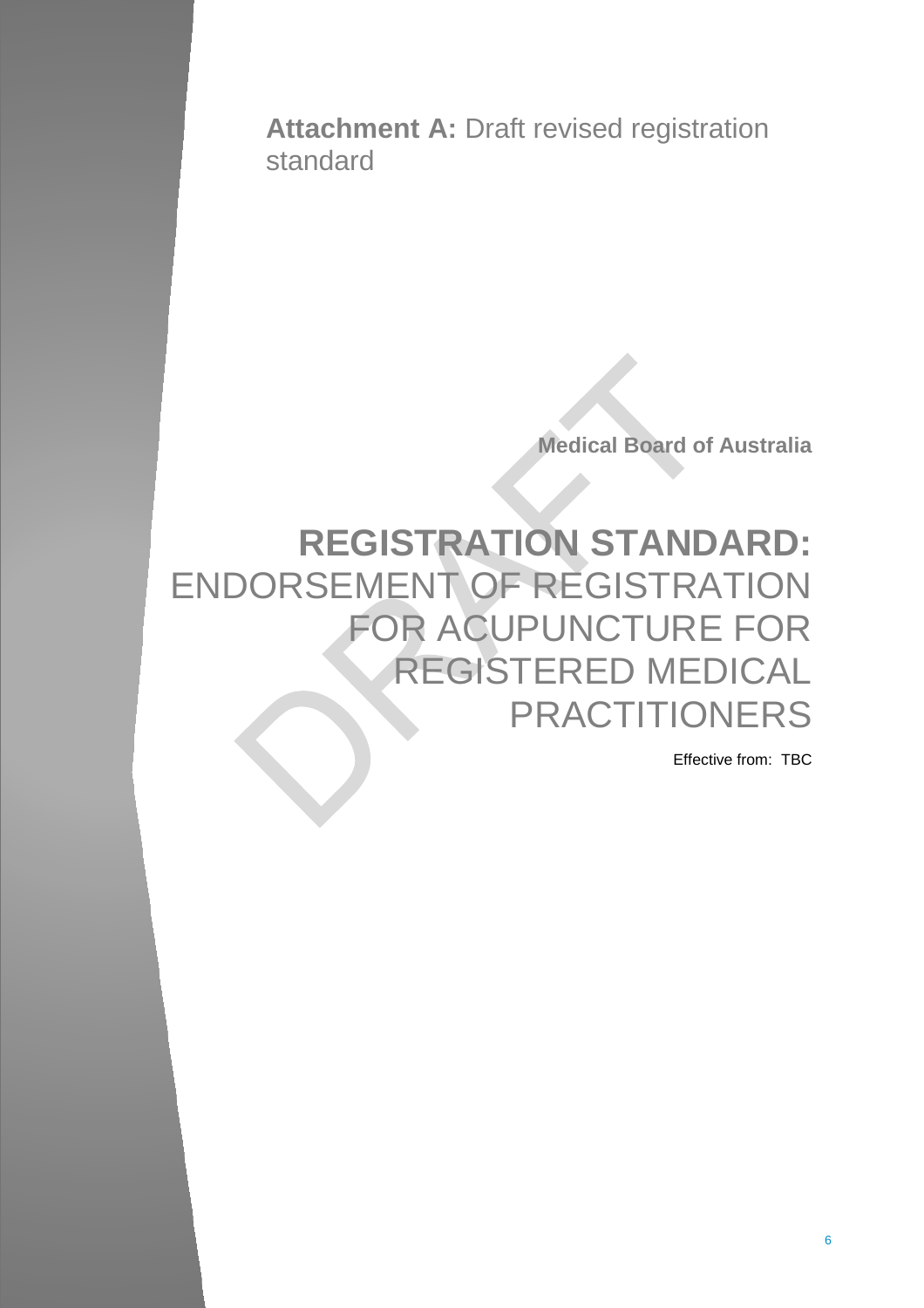### **Summary**

This registration standard sets out the Medical Board of Australia's minimum requirements for granting endorsement of registration for acupuncture to medical practitioners with general and/or specialist registration.

Medical practitioners who wish to use the title 'acupuncturist' must either have their registration endorsed for acupuncture by the Medical Board of Australia or be registered by the Chinese Medicine Board of Australia.

### **Background**

The National Law provides for the endorsement of registration for acupuncture for registered health practitioners. It is a breach of the National Law for a person to take or use the title 'acupuncturist' if that person is not registered by the Chinese Medicine Board of Australia or if their registration has not been endorsed by one of the National Health Practitioner Boards.

Section 97of the the National Law states:

- (1) A National Board may endorse the registration of a registered health practitioner registered by the Board as being qualified to practise as an acupuncturist if the practitioner
	- a. holds either of the following qualifications relevant to the endorsement
		- i. an approved qualification;
		- ii. another qualification that, in the Board's opinion, is substantially equivalent to, or based on similar competencies to, an approved qualification; and
	- b. complies with an approved registration standard relevant to the endorsement.
- (2) An endorsement under subsection (1) must state
	- a. that the registered health practitioner is entitled to use the title 'acupuncturist'; and
	- b. any conditions applicable to the practice of acupuncture by the registered health practitioner.

Medical practitioners with general and/or specailist registration can apply for

endorsement of registration for acupuncture if they have been awarded a qualification approved by the Medical Board of Australia (the Board). The Board publishes a list of approved programs of study for the purposes of registration and for endorsement of registration for acupuncture available at [www.medicalboard.gov.au.](http://www.medicalboard.gov.au/)

### **Does this standard apply to me?**

This standard applies to medical practitioners who hold;

- 1. general and/or specialist registration, and
- 2. a Board approved qualification in acupuncture.

This standard does not apply to registered medical students or medical practitioners who hold limited registration, provisional registration or non-practising registration.

### **What must I do?**

### **When you apply for endorsement of your registration**

To meet this registration standard, you must:

- 1. hold general and/or specialist registration
- 2. provide evidence of having been awarded an approved qualification for endorsement of registration for acupuncture
- 3. meet the Board's registration standard for recency of practice, specifically in relation to the practice of acupuncture
- 4. provide a curriculum vitae, specifically in relation to the practice of acupuncture, that meets the standard format that has been approved by the Board or Ahpra.

If you have been awarded an approved qualification for acupuncture in the 12 months prior to applying for endorsement of registration, you are deemed to meet the Board's recency of practice registration standard.

### **During the registration and endorsement period**

### *Recency of practice*

You are expected to comply with the Board's registration standard for recency of practice available at [www.medicalboard.gov.au.](http://www.medicalboard.gov.au/)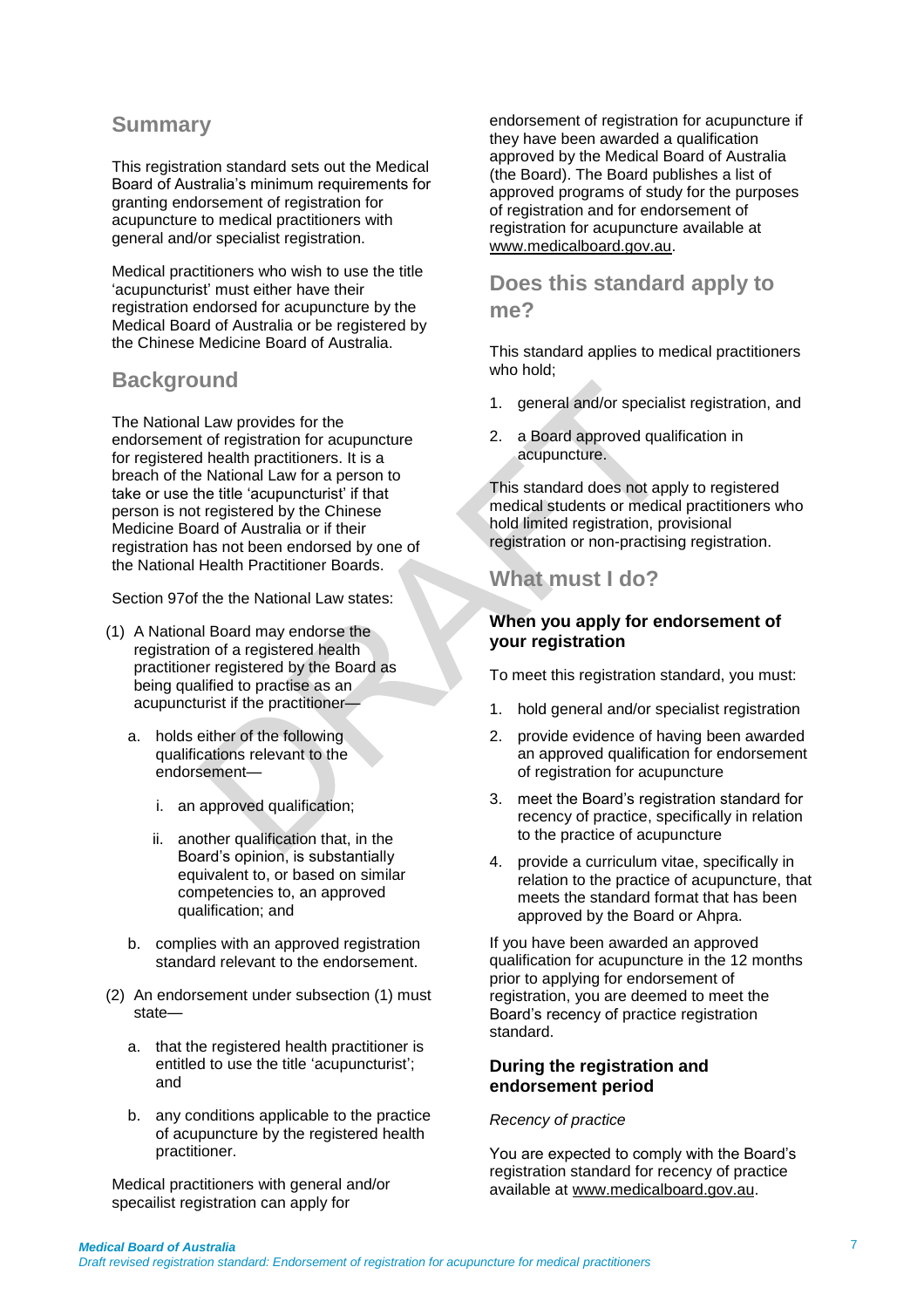Meeting the Board's minimum requirements for recency of practice doesn't automatically satisfy your professional and ethical responsibilities to ensure that you recognise and work within the limits of your competence and maintain adequate knowledge and skills to provide safe and effective care.

### *Continuing professional development*

You are expected to comply with the Board's registration standard for continuing professional development (CPD) available at [www.medicalboard.gov.au.](http://www.medicalboard.gov.au/)

If you are engaged in any form of practice you are required to participate regularly in CPD that is relevant to your scope of practice in order to maintain, develop, update and enhance your knowledge, skills and performance to ensure that you deliver appropriate and safe care.

This means that if your scope of practice includes acupuncture, your CPD must include activities related to acupuncture.

### **At renewal of registration**

An application for renewal of registration will be taken to be an application for renewal of the endorsement.

### **Are there exemptions to this standard?**

There are no exemptions to this standard.

### **What happens if I don't meet this standard?**

The National Law establishes possible consequences if you don't meet this standard, including that:

- 1. the Board can impose a condition or conditions on your endorsement or can refuse your application for endorsement or renewal of endorsement if you don't meet a requirement in an approved registration standard for the profession (sections 99, 100, 101, 102 and 103 of the National Law), and
- 2. registration standards, codes or guidelines may be used in disciplinary proceedings against you as evidence of what constitutes appropriate professional conduct or practice for the health

profession (section 41 of the National Law).

### **Authority**

This registration standard was approved by the Ministerial Council on <date>.

Registration standards are developed under section 38 of the National Law and are subject to wide-ranging consultation.

### **Definitions**

**Approved qualification** for endorsement of registration for acupuncture means a program of study accredited by the Australian Medical Council and approved by the Board as providing a qualification for the purposes of endorsement. The Board publishes a list of approved programs of study for endorsement of registration for acupuncture at [www.medicalboard.gov.au.](http://www.medicalboard.gov.au/)

**National Law** means the Health Practitioner Regulation National Law, as in force in each state and territory.

**Continuing professional development** is the means by which members of the profession maintain, improve and broaden their knowledge, expertise and competence, and develop the personal and professional qualities required throughout their professional lives.

### **Review**

This registration standard will be reviewed from time to time as required. This will generally be at least every five years.

Last reviewed: <date>

This standard replaces the previous registration standard dated 11 December 2012.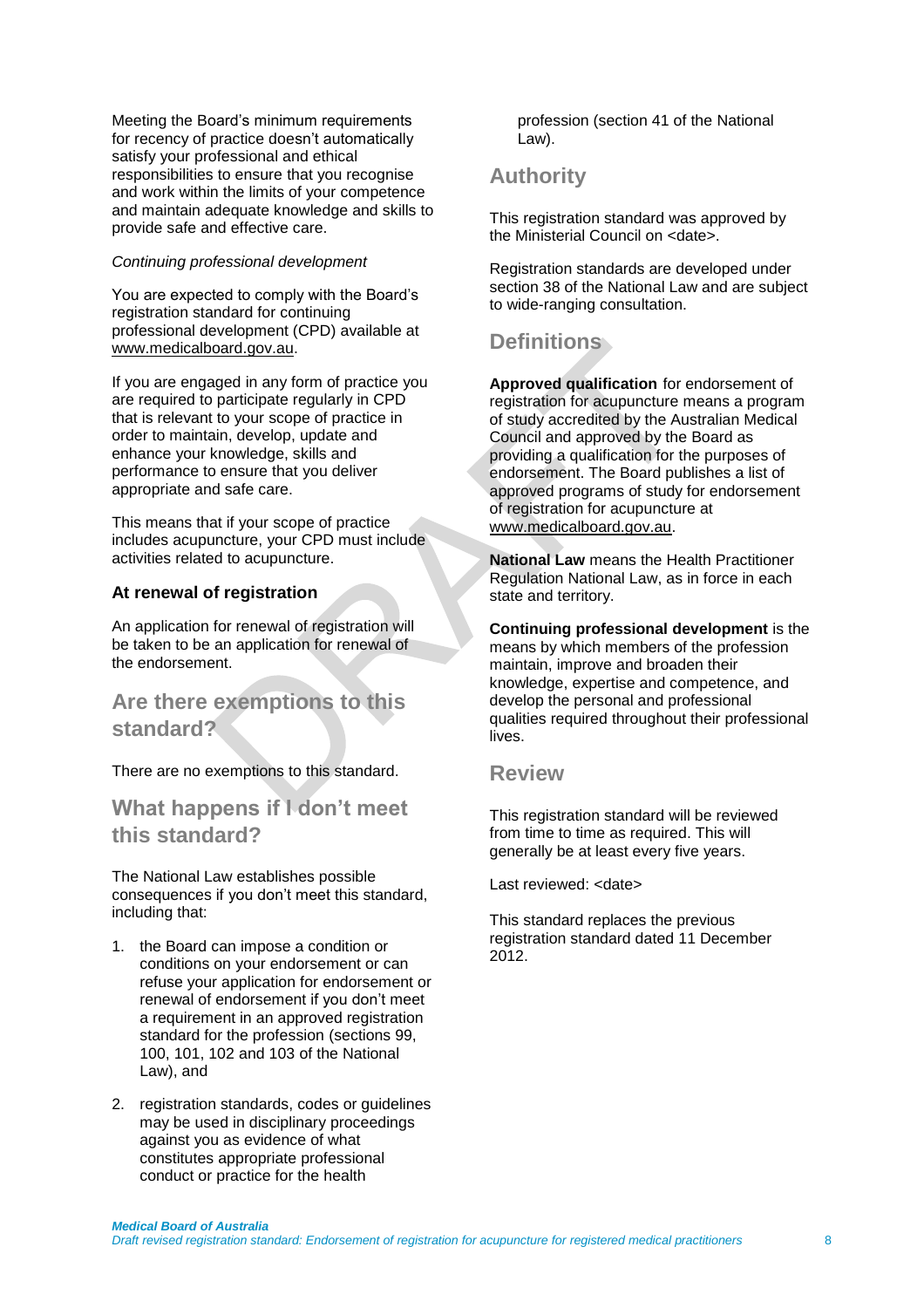# **Attachment B:** Statement of assessment

### **The Board's statement of assessment against** *Ahpra's Procedures for the development of registration standards, codes and guidelines and COAG principles for best practice regulation*

### **Proposed revised** *Registration standard: Endorsement of registration for acupuncture for registered medical practitioners*

The Australian Health Practitioner Regulation Agency (Ahpra) has *Procedures for the development of registration standards, codes and guidelines* which are available at: [www.ahpra.gov.au](http://www.ahpra.gov.au/)

These procedures have been developed by Ahpra in accordance with section 25 of the Health Practitioner Regulation National Law as in force in each state and territory (the National Law) which requires Ahpra to establish procedures for the purpose of ensuring that the National Registration and Accreditation Scheme (the National Scheme) operates in accordance with good regulatory practice.

Below is the Medical Board of Australia's (the Board) assessment of its proposal for a draft revised registration standard: *Endorsement of registration for acupuncture for registered medical practitioners*.

### **1. The proposal takes into account the National Scheme's objectives and guiding principles set out in section 3 of the National Law**

### **Board assessment**

The Board considers that the draft revised standard meets the objectives and guiding principles of the National Law.

The proposal considers the National Scheme's key objective of protecting the public by ensuring only medical practitioners who are suitably trained and qualified in acupuncture have their registration endorsed for acupuncture.

The proposal also supports the National Scheme to operate in a transparent, accountable, efficient, effective and fair way by providing a clear and transparent framework for assessing applications for endorsement of registration in a consistent manner.

### **2. The consultation requirements of the National Law are met**

#### **Board assessment**

The National Law requires wide-ranging consultation on proposed standards, codes and guidelines. The National Law also requires the Board to consult the other National Boards on matters of shared interest.

The Board is now undertaking public consultation to gauge views on the proposed registration standard. The process will include the publication of the consultation paper on its website, informing medical practitioners of the consultation via the Board's electronic newsletter sent to more than 95% of registered medical practitioners. The Board will also invite key stakeholders to comment on the proposed registration standard including other National Boards, professional organisations, patient safety organisations, consumer groups and Aboriginal and Torres Strait Islander groups.

The Board will take into account the feedback it receives when finalising the draft revised registration standard that it will submit to the Ministerial Council for approval.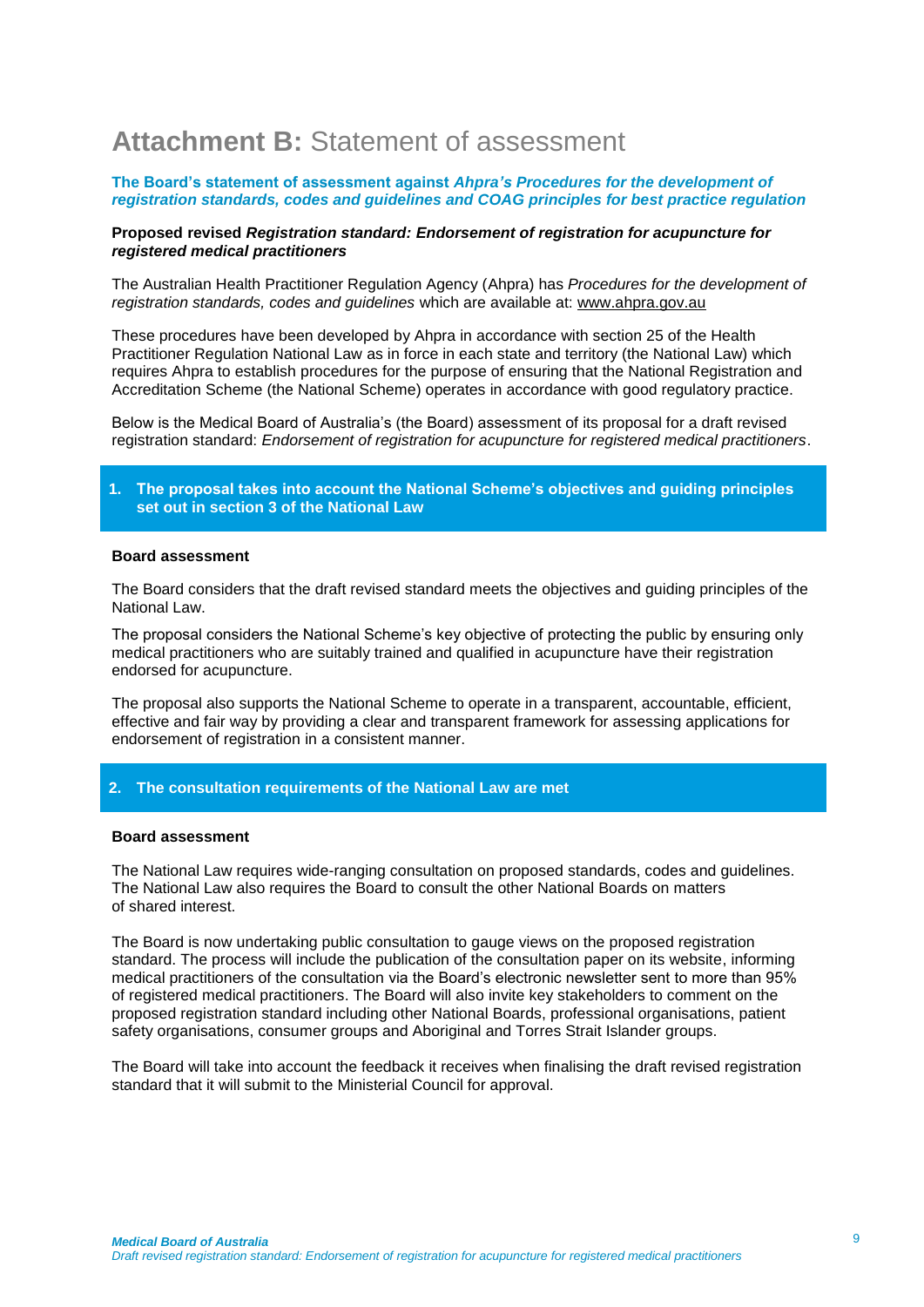### **3. The proposal takes into account the COAG Principles for Best Practice Regulation**

### **Board assessment**

In developing the draft revised standard, the Board has taken into account the Council of Australian Governments (COAG) *Principles for Best Practice Regulation*.

As an overall statement, the Board has taken care not to propose unnecessary regulatory burdens that would create unjustified costs for the profession or the community.

The Board makes the following assessment specific to each of the COAG Principles expressed in the Ahpra procedures.

#### **COAG Principles for Best Practice Regulation**

A. Whether the proposal is the best option for achieving the proposal's stated purpose and protection of the public

#### **Board assessment**

The proposal aims to the ensure the continued relevance of the standard for granting endorsement of registration to medical practitioners by removing outdated information and ensuring alignment with the Board's registration standard for continuing professional development (CPD). The proposed standard will continue to define the requirements for endorsement of registration for acupuncture for medical practitioners who wish to use the title 'acupuncturist'. The proposal protects the public by ensuring only medical practitioners who are appropriately trained and qualified in acupuncture are eligible for endorsement.

B. Whether the proposal results in an unnecessary restriction of competition among health practitioners

#### **Board assessment**

The proposal will not restrict competition as it would apply to all registered medical practitioners.

C. Whether the proposal results in an unnecessary restriction of consumer choice

#### **Board assessment**

The proposal does not substantially change current requirements for endorsement of registration and does not propose additional requirements. The proposal is not expected to restrict consumer choice. The proposal supports consumer choice by facilitating access to medical practitioners who are qualified to practice acupuncture. Medical practitioners with an endorsement for acupuncture will have this endorsement recorded against their name on the public Register of Medical Practitioners.

D. Whether the overall costs of the proposal to members of the public and/or registrants and/or governments are reasonable in relation to the benefits to be achieved

#### **Board assessment**

The proposal does not substantially change current requirements for medical practitioners and does not propose additional requirements. The Board does not expect any additional costs to medical practitioners, the public or government.

The public will benefit from a standard that ensures only medical practitioners who are suitably trained and qualified are endorsed for acupuncture and can call themselves an 'acupuncturist'.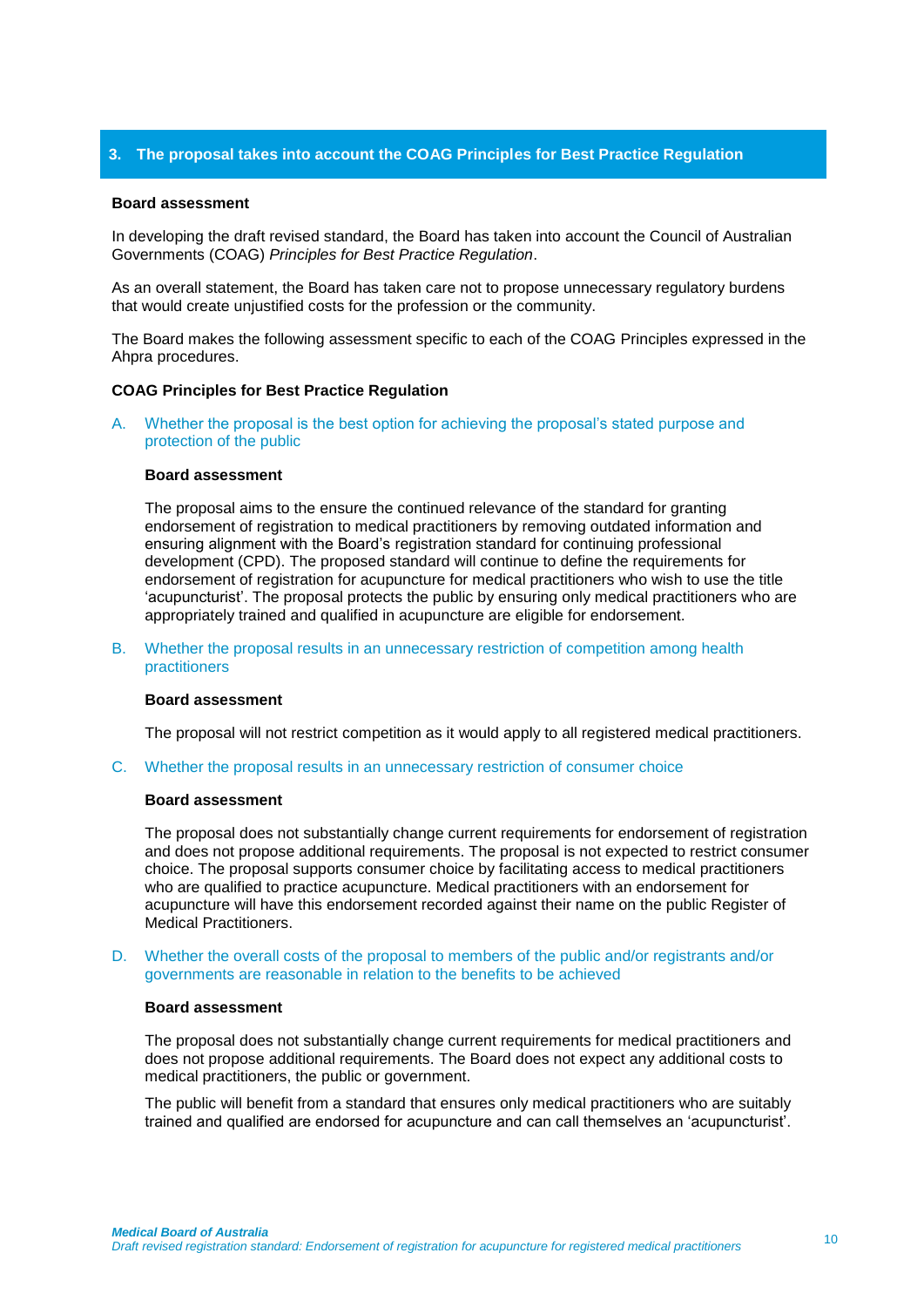E. Whether the proposal's requirements are clearly stated using 'plain language' to reduce uncertainty, enable the public to understand the requirements, and enable understanding and compliance by registrants

### **Board assessment**

The Board considers the draft revised registration standard has been written in plain English that will help practitioners and the public to understand the requirements for endorsement. The Board has changed the structure of the standard and reviewed the wording to improve readability.

F. Whether the Board has procedures in place to ensure that the proposed registration standard, code or guideline remains relevant and effective over time

### **Board assessment**

The Board has procedures for regularly reviewing standards, codes and guidelines. If approved, the Board will review the revised standard at least every five years, including an assessment against the objectives and guiding principles in the National Law and the COAG principles for best practice regulation.

However, the Board may review the standard earlier, in response to any issues which arise or new evidence which emerges to ensure the standard's continued relevance, workability and maintenance of public safety standards.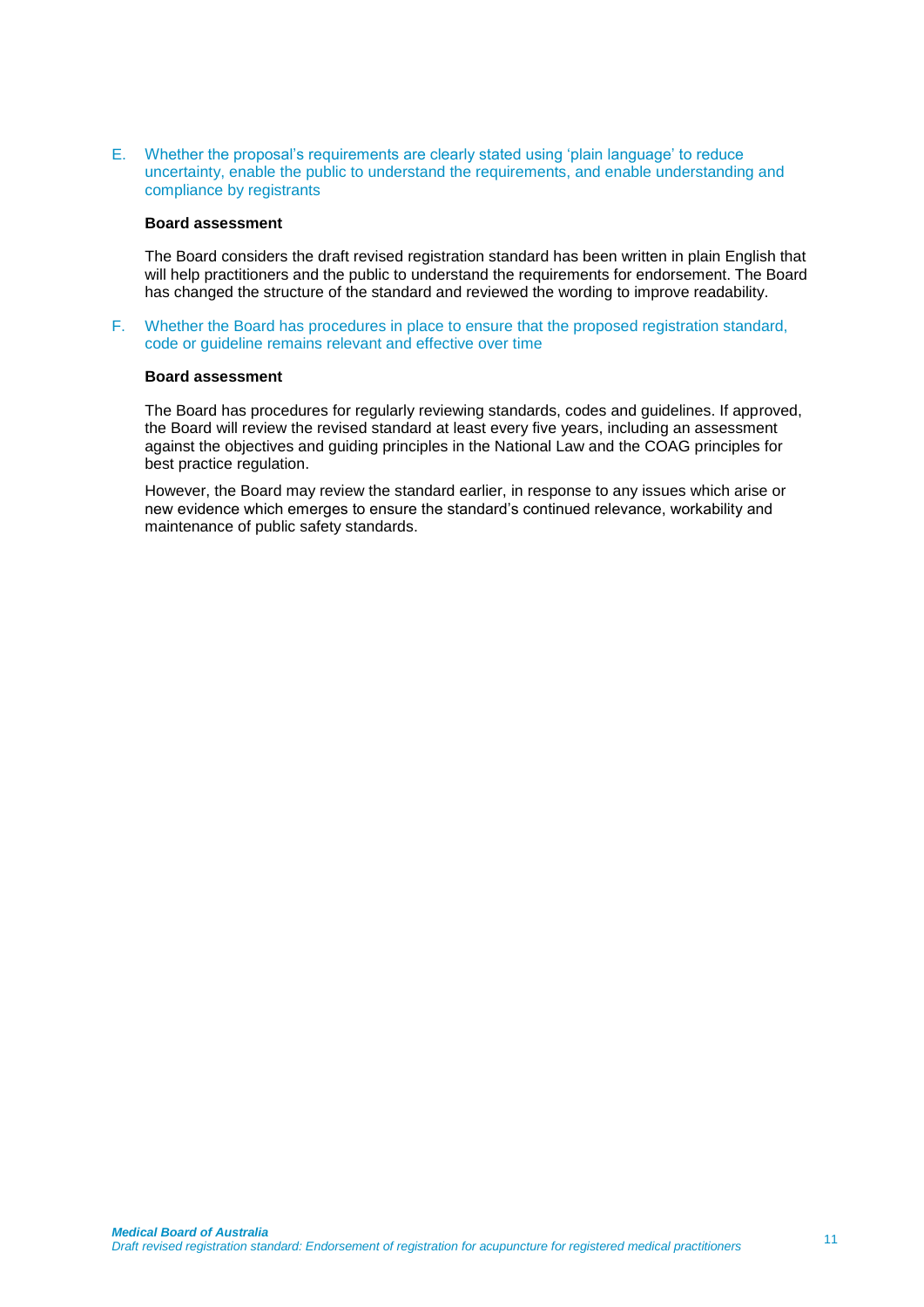

# National Boards' Patient and Consumer Health and Safety Impact Statement

February 2021

1

Statement purpose

The National Boards' Patient and Consumer Health and Safety Impact Statement (Statement)<sup>3</sup> explains the potential impacts of a proposed new or revised registration standard, code or guideline on the health and safety of the public, vulnerable members of the community and Aboriginal and Torres Strait Islander Peoples.

The four key components considered in the Statement are:

- 1. The potential impact of the proposed revisions in the registration standard on the health and safety of patients and consumers, particularly vulnerable members of the community including approaches to mitigate any potential negative or unintended effects
- 2. The potential impact of the proposed revisions in the registration standard on the health and safety of Aboriginal and Torres Strait Islander Peoples, including approaches to mitigate any potential negative or unintended effects
- 3. Engagement with patients and consumers, particularly vulnerable members of the community about the proposal
- 4. Engagement with Aboriginal and Torres Strait Islander Peoples about the proposal.

The National Boards' Patient and Consumer Health and Safety Impact Statement aligns with the *National Scheme's [Aboriginal and Torres Strait Islander Cultural Health and Safety Strategy 2020-](https://www.ahpra.gov.au/About-AHPRA/Aboriginal-and-Torres-Strait-Islander-Health-Strategy.aspx) [2025](https://www.ahpra.gov.au/About-AHPRA/Aboriginal-and-Torres-Strait-Islander-Health-Strategy.aspx)*, the *[NRAS Strategy 2020-25,](https://www.ahpra.gov.au/About-AHPRA/National-Scheme-Strategy.aspx)* the *[NRAS Engagement Strategy 2020-25](https://www.ahpra.gov.au/About-AHPRA/Our-engagement-activities/Engagement-strategy.aspx)* and reflect key aspects of the consultation process in *[Ahpra's procedures for the development of](https://www.ahpra.gov.au/Publications/Procedures.aspx) registration standards, [codes and guidelines and accreditation standards](https://www.ahpra.gov.au/Publications/Procedures.aspx)*.

<sup>&</sup>lt;sup>3</sup> This statement has been developed by Ahpra and the National Boards in accordance with section 25(c) and 35(c) of the *Health Practitioner Regulation National Law* as in force in each state and territory (the National Law). Section 25(c) requires Ahpra to establish procedures for ensuring that the National Registration and Accreditation Scheme (the National Scheme) operates in accordance with good regulatory practice. Section 35(c) assigns the National Boards functions to develop or approve standards, codes and guidelines for the health profession including the development of registration standards for approval by the COAG Health Council and that provide guidance to health practitioners registered in the profession. Section 40 of the National Law requires National Boards to ensure that there is wide-ranging consultation during the development of a registration standard, code, or guideline.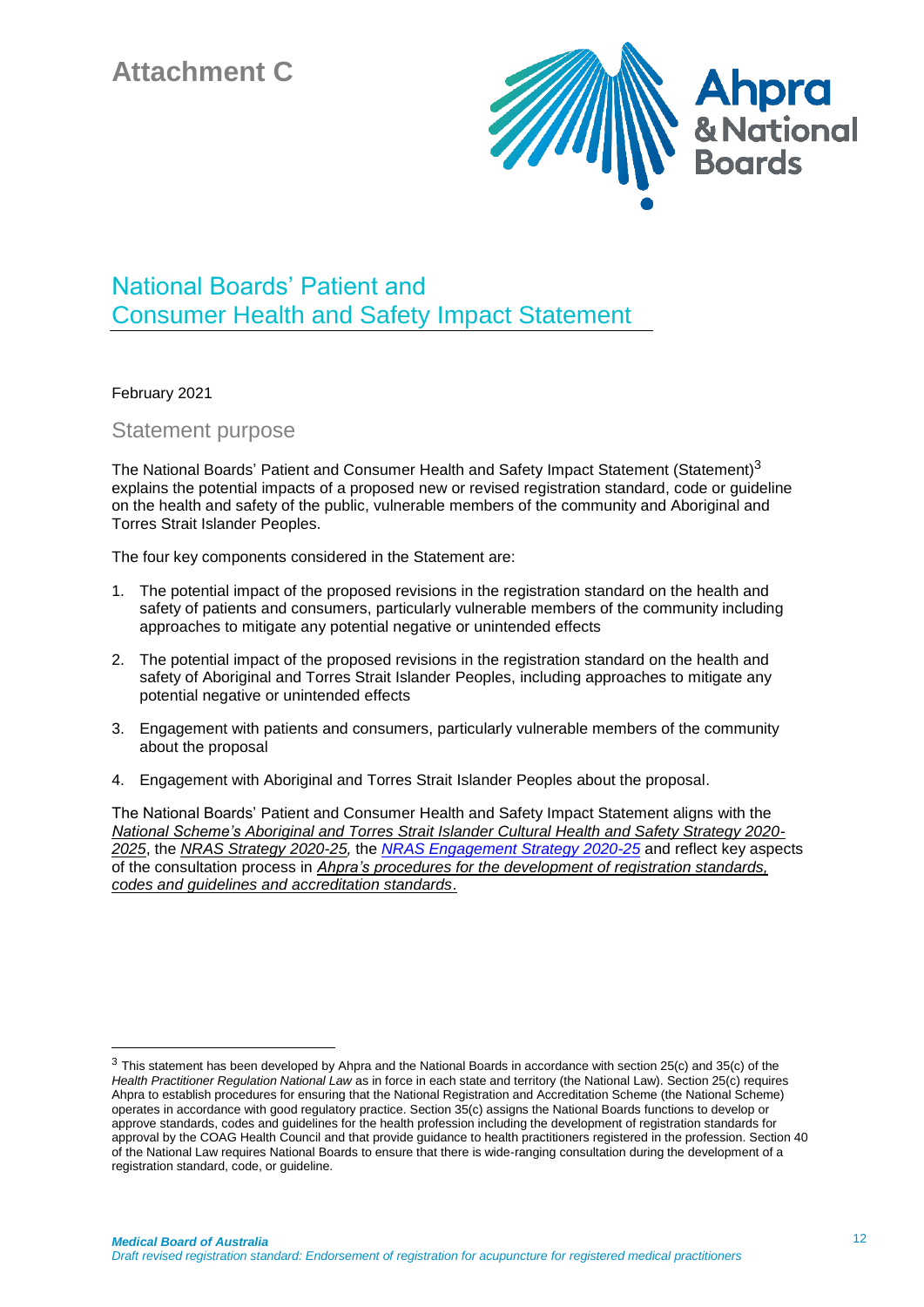Below is our initial assessment of the potential impact of a proposed revised registration standard for *Endorsement of registration for acupuncture for registered medical practitioners* on the health and safety of patients and consumers, particularly vulnerable members of the community, and Aboriginal and Torres Strait Islander Peoples. This statement will be updated after consultation feedback.

**1. How will this proposal impact on patient and consumer health and safety, particularly vulnerable members of the community? Will the impact be different for vulnerable members compared to the general public?**

The draft revised registration standard proposes minor changes to:

- 1. remove outdated information and
- 2. ensure requirements for continuing professional development (CPD) for medical practitioners whose registration is endorsed for acupuncture align with the Board's currently approved registration standard for CPD.

There is no change to the qualification requirements for endorsement for acupuncture.

The Medical Board Australia (the Board) has considered the impacts that the proposal could have on patient and consumer health and safety, particularly vulnerable members of the community. In doing so, the Board considered the National Scheme's key objective of protecting the public by ensuring only medical practitioners who are suitably trained and qualified to practise in a competent and ethical manner are registered. This registration standard supports that objective by ensuring that only medical practitioners who are appropriately qualified can have their registration endorsed for acupuncture.

Endorsement of registration for acupuncture gives a strong signal to patients and consumers that the practitioner is qualified to perform acupuncture.

The Board does not expect that the revisions to the standard will have any adverse impacts on patient and consumer safety, particularly vulnerable members of the community. However, the Board will be consulting with peak bodies, patient safety bodies and other relevant organisations on the proposed changes to ensure there are no unidentified impacts. Our engagement through consultation will help us to better understand possible outcomes and meet our responsibilities to protect patient safety and health care quality.

### **2. How will this consultation engage with patients and consumers, particularly vulnerable members of the community?**

In line with our approved consultation processes, the Board is now undertaking wide-ranging public consultation on its proposal for a revised registration standard. The Board will engage with patient safety bodies and consumer organisations, peak bodies, Aboriginal and Torres Strait Islander groups and other relevant organisations to get input and to identify any issues for vulnerable consumers and for Aboriginal and Torres Strait Islander Peoples.

A list of the stakeholder groups who have been sent this consultation paper can be found at the end of this impact statement.

### **3. What might be the unintended impacts for patients and consumers particularly vulnerable members of the community? How will these be addressed?**

The proposal does not substantially change current requirements for endorsement and does not propose additional requirements that would impact on patients and consumers. The Board does not expect there to be any unintended impacts for patients and consumers, including vulnerable members of the community. However, the consultation process will help us to identify any potential or unintended impacts.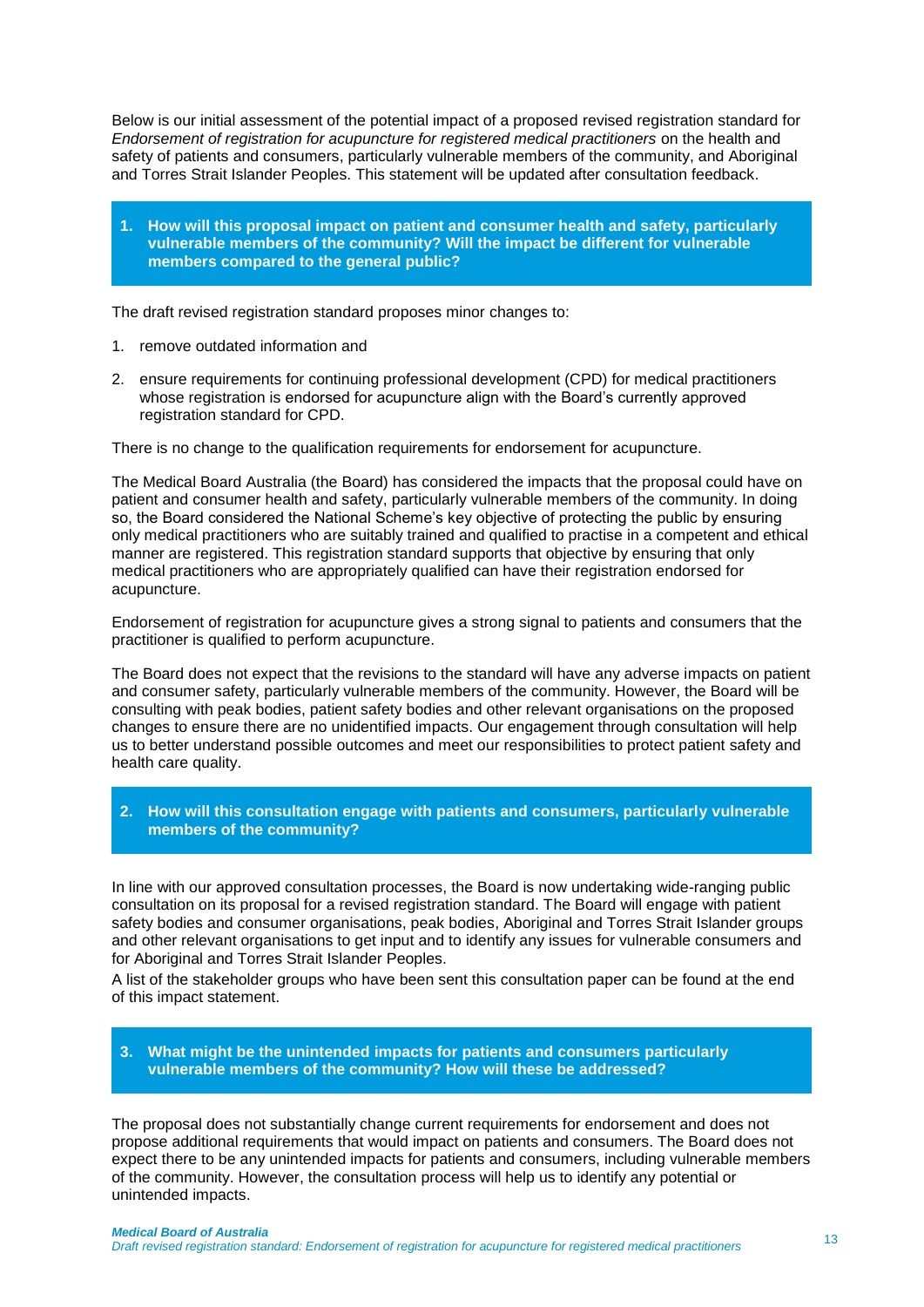The Board will fully consider and take action to address any potential impacts that are raised during the consultation process.

### **4. How will this proposal impact on Aboriginal and Torres Strait Islander Peoples? How will the impact be different for Aboriginal and Torres Strait Islander Peoples compared to non-Aboriginal and Torres Strait Islander Peoples?**

The proposal does not substantially change current requirements for endorsement and does not propose additional requirements that would impact on patients and consumers. Therefore, the Board does not expect there to be any potential impacts on Aboriginal and Torres Strait Islander Peoples as a result of the proposal.

Only medical practitioners with current general and/or specialist registration can be granted endorsement of registration for acupuncture. All registered medical practitioners are subject to the Board's registration standards, codes and guidelines. The Board's code of conduct requires all registered medical practitioners to provide culturally safe care, particularly for Aboriginal and Torres Strait Islander Peoples.

The Board's engagement through wide-ranging consultation will help us to identity any potential impacts and meet our responsibilities to protect safety and health care quality for Aboriginal and Torres Strait Islander Peoples.

### **5. How will consultation about this proposal engage with Aboriginal and Torres Strait Islander Peoples?**

The Board is committed to the National Scheme's *[Aboriginal and Torres Strait Islander Cultural](https://www.ahpra.gov.au/About-AHPRA/Aboriginal-and-Torres-Strait-Islander-Health-Strategy.aspx)  [Health and Safety Strategy 2020-2025](https://www.ahpra.gov.au/About-AHPRA/Aboriginal-and-Torres-Strait-Islander-Health-Strategy.aspx)* which focuses on achieving patient safety for Aboriginal and Torres Islander Peoples as the norm, and the inextricably linked elements of clinical and **cultural safety**.

As part of our consultation process, we will engage with relevant Aboriginal and Torres Strait Islander organisations and stakeholders to ensure there are no unintended consequences for Aboriginal and Torres Strait Islander Peoples. We have also invited the Aboriginal and Torres Strait Islander Health Strategy Group and the Aboriginal and Torres Strait Islander Health Practice Board to comment on the proposal.

### **6. What might be the unintended impacts for Aboriginal and Torres Strait Islander Peoples? How will these be addressed?**

The proposal does not substantially change current requirements for endorsement. In particular, the qualification requirements remain the same. Therefore, the revised standard should not impact on quality of services or access to services.

The Board has considered what might be any unintended impacts for Aboriginal and Torres Strait Islander Peoples. While the Board does not expect there to be any unintended impacts, our engagement with relevant Aboriginal and Torres Strait Islander organisations and stakeholders will help us to identify any potential impacts. We will consider and take action to address any potential impacts for Aboriginal and Torres Strait Islander Peoples arising from the consultation process.

### **7. How will the impact of this proposal be actively monitored and evaluated?**

The Board has procedures for regularly reviewing standards, codes and guidelines. If approved, the Board will review the revised standard at least every five years.

However, the Board may review the standard earlier, in response to any issues which arise or new evidence which emerges to ensure the standard's continued relevance, workability and maintenance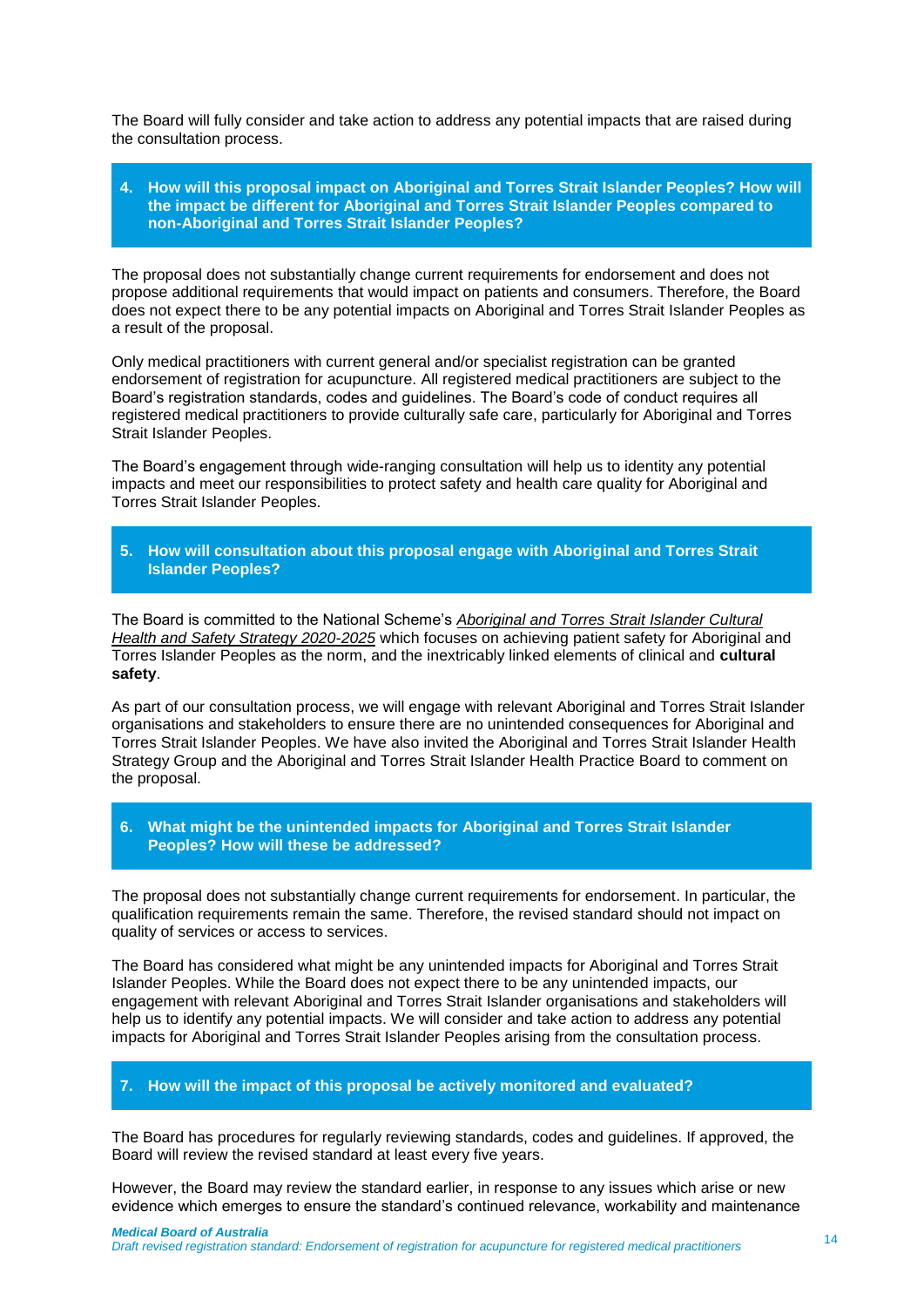of public safety standards. In particular, the Board will review the registration standard earlier if unintended consequences on the health and safety of the public, vulnerable members of the community and Aboriginal and Torres Strait Islander Peoples were to arise.